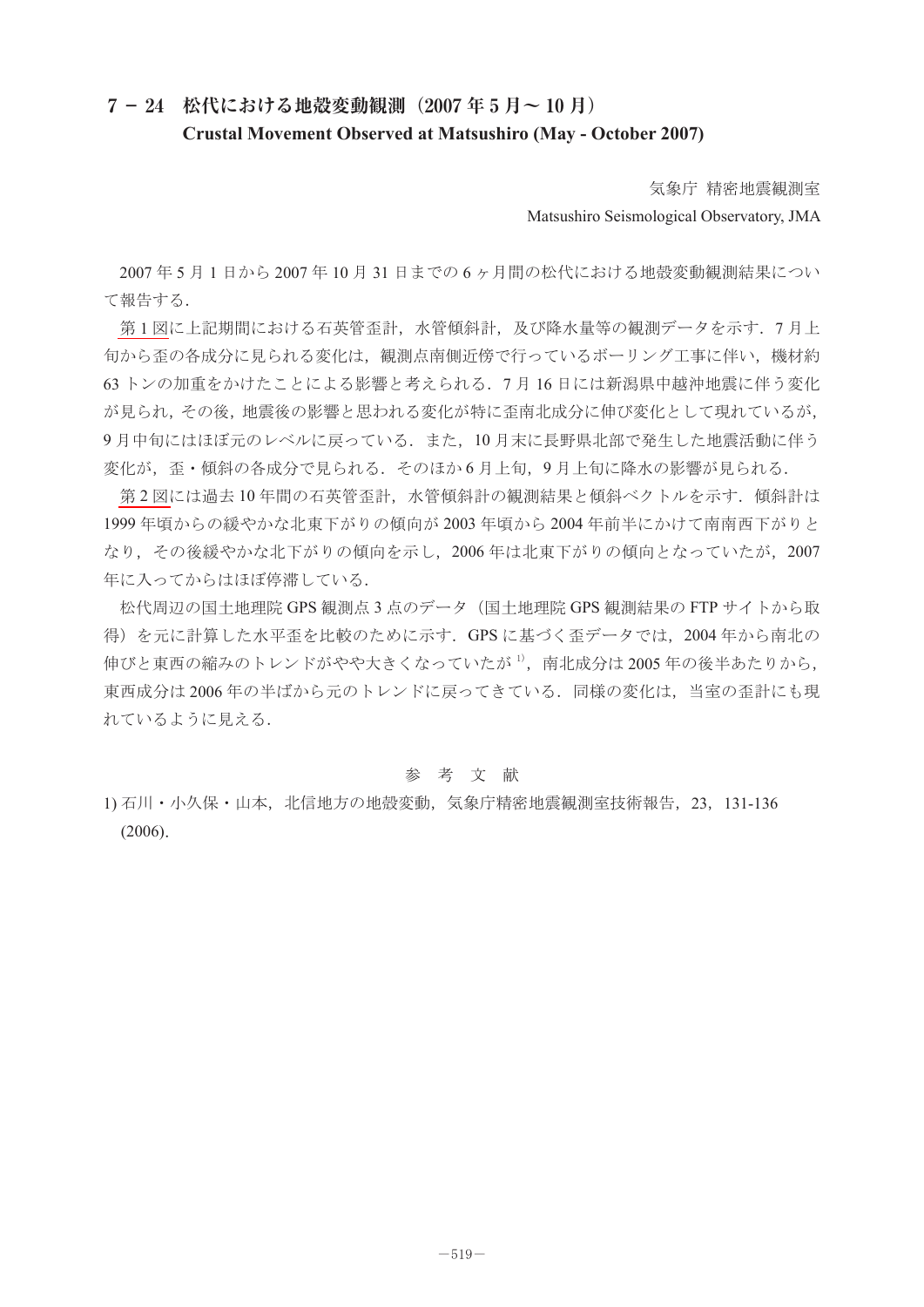<span id="page-1-0"></span>

松代における地殻変動観測( 2007年 5月 01日 ~ 2007年 10月 31日 )

- 第1図 松代における石英管歪計,水管傾斜計,水位計の時間平均値,日降水量と日別地震回数 (S-P ≦ 3 秒) (2007 年 5 月~10 月). 上から石英管歪計南北成分 100m, 70m, 同東西成分 100m, 30m, 水管傾斜計南北成分, 同東西成分,観測坑内水位計,日降水量,および松代地震の日別地震回数(S-P ≦ 3 秒)を示す. 石英管 歪計の南北成分 30m 及び東西成分 70m のデータは障害のため全期間欠測している. 歪,傾斜の全成分と 水位について,5月15日から17日および8月6日から9月3日にかけて欠測している.また、傾斜の南 北成分については 5 月 17 日から 21 日と 7 月 19 日から 26 日にかけて、同東西成分については 6 月 7 日か ら 11 日にかけて欠測している.
	- Fig. 1 Hourly mean records of quartz-tube strainmeters (NS100m, NS70m, EW100m, EW30m), water-tube tiltmeters (WT\_ NS, WT\_EW) and water level, with daily precipitation and the number of earthquakes (S-P  $\leq$  3sec.) at Matsushiro (May - October 2007). The quartz-tube strainmeters with NS30m and EW70m component are out of observation during this term. No data of quartz-tube strainmeters and water-tube tiltmeters with all components, and water level is obtained from May 15 to 17 and from August 6 to September 3. No data of water-tube tiltmeters with SN component is obtained from May 17 to 21 and from July 19 to 26, with EW component from June 7 to 11.